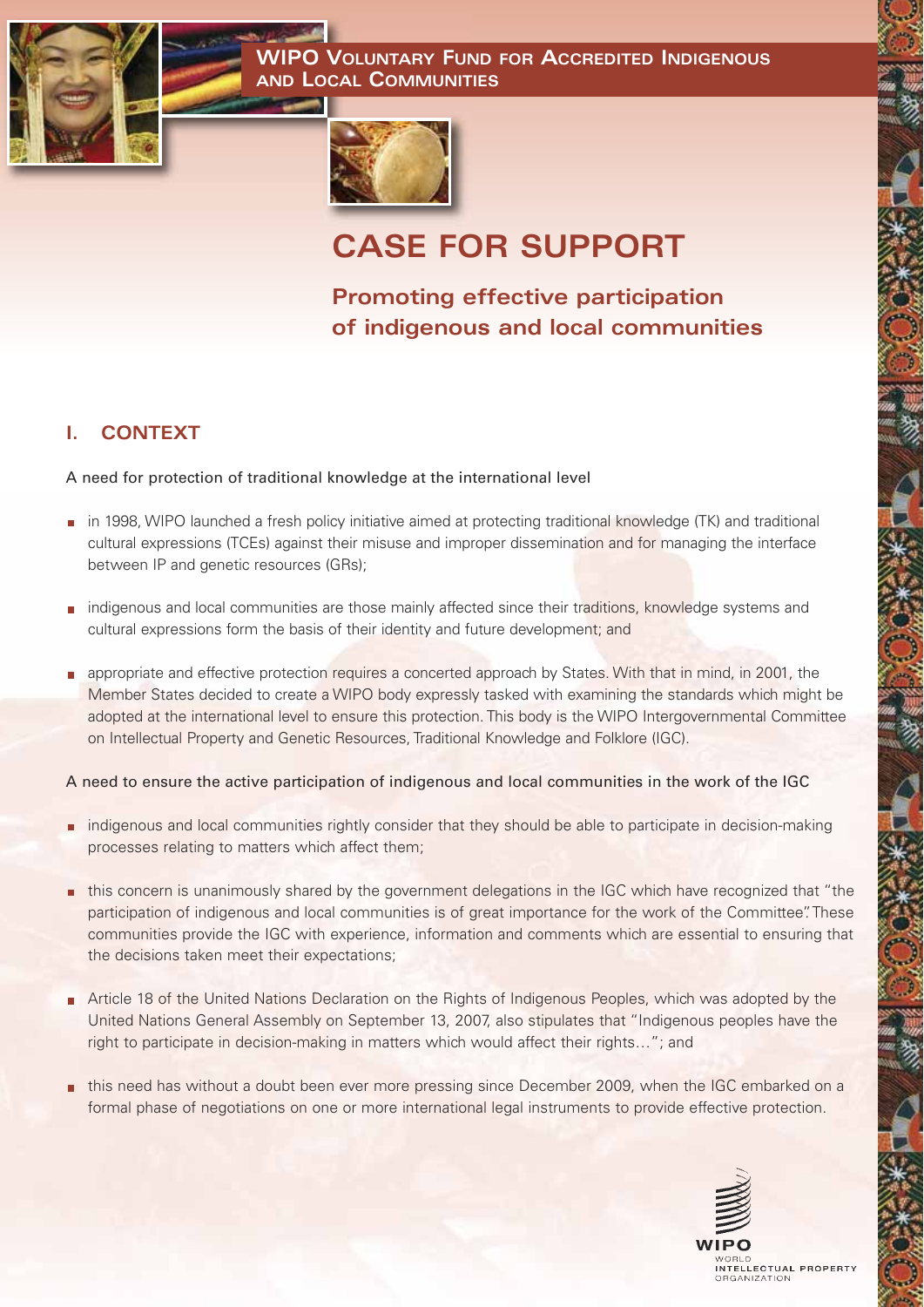Concrete measures to ensure the active participation of indigenous and local communities, including:

- since April 2001, in the IGC a fast -track accreditation procedure has been in operation for all non governmental and intergovernmental organizations. The IGC currently has more than 240 accredited observers, many of whom represent indigenous and local communities;
- IGC sessions are opened with an indigenous panel, in which members of indigenous and local communities speak of their experiences and perspectives. The participation of the panelists is financed by WIPO; and
- one of the main measures was the creation in 2005 of the WIPO Voluntary Fund for Accredited Indigenous and Local Communities which is designed to finance their participation in IGC sessions..

# **II. THE VOLUNTARY FUND: OBJECTIVES, OPERATION AND RESULTS**

- many indigenous and local communities had stressed that they encountered insurmountable difficulties in funding the travel and accommodation costs of their representatives during IGC meetings; and
- **n** in order to address this legitimate concern, and following extensive consultations and a review of best practices prevailing within the United Nations system, the WIPO General Assembly took the decision in 2005 to create the WIPO Voluntary Fund.

## This initiative has not gone unnoticed and was welcomed in May 2006 by the UN Permanent Forum on Indigenous Issues, which encouraged donors to contribute to the Fund

the objective of the Fund and its rules of operation are set out clearly in decisions of the General Assembly. The text of that decision provides the legal basis of the Fund.

#### **Objective**

- the Fund is designed exclusively to finance the participation in the IGC process of accredited observers representing indigenous and local communities or the customary holders or custodians of TK and TCEs;
- **the funding is designed to cover the purchase of a return economy class ticket by the cheapest route, as well** as a daily allowance or fixed stipend and in some cases an additional flat rate to cover incidental expenses incurred by the financed participant at the time of departure and arrival; and
- a decision<sup>1</sup> was taken by the WIPO General Assembly in September 2010 to allow the Fund to finance the participation of the representatives of indigenous and local communities in the Intersessional Working Groups (IWGs) of the IGC set up in accordance with the IGC's mandate adopted in September 2009.

#### Operation of the Fund: transparent, independent, efficient and not subject to deductions for administrative costs

#### *Transparency*

the list of candidates for financial support and the list of accepted candidates are communicated to the IGC at regular intervals as laid down by the Fund's rules;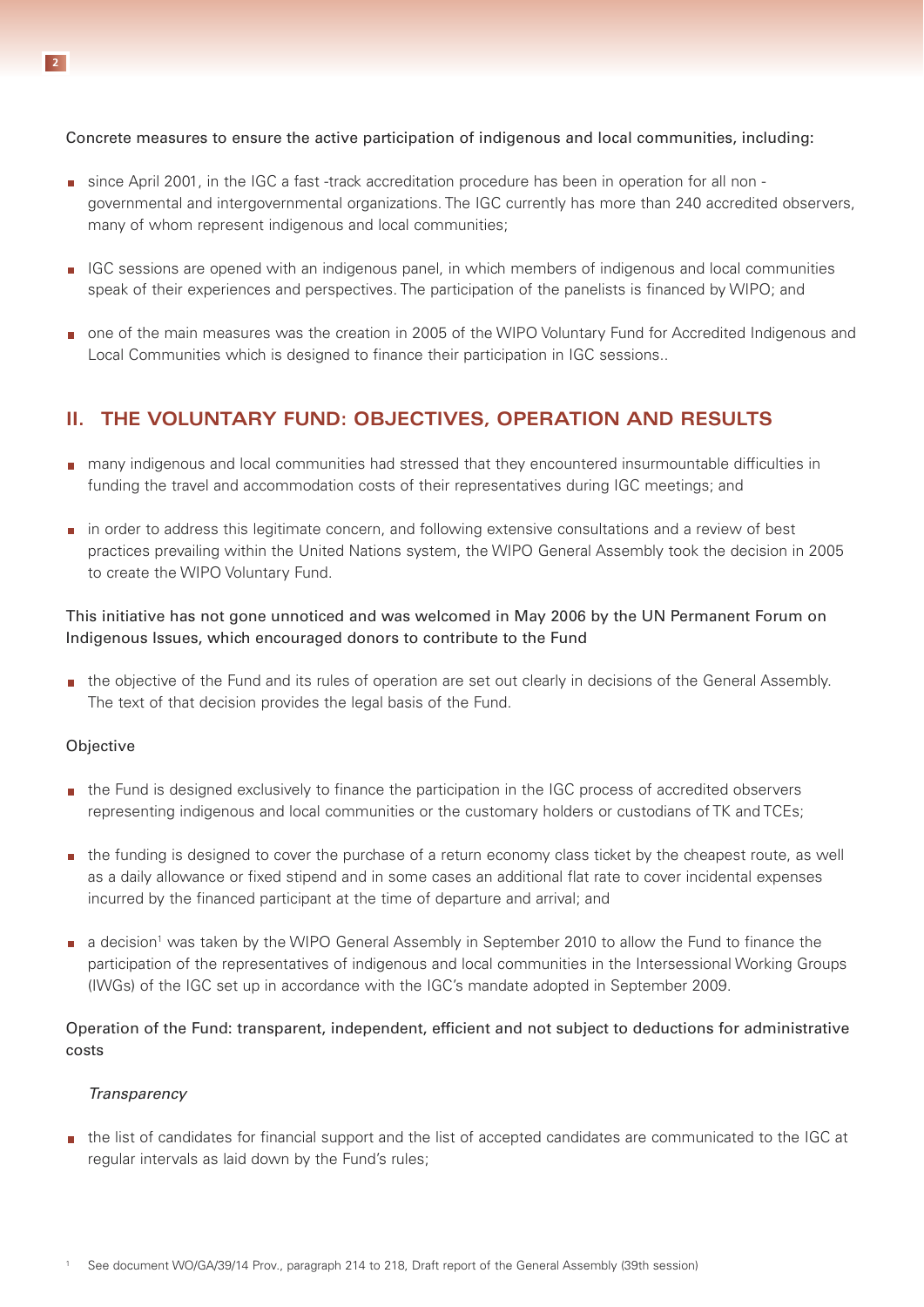- **the nine members of the Fund Advisory Board, which selects candidates to receive funding, are elected by the** IGC plenary on the proposal of its Chairperson. Their mandate expires in practice at the end of the IGC session which elected them; and,
- the funding criteria, including geographical balance criteria, as well as the conditions governing financial support from the Fund, are clearly established by the Fund's rules.

#### *Independence*

- the nine members of the Fund Advisory Board serve independently and take their decisions in their personal capacity;
- **three members of the Advisory Board are from accredited observers representing one or more indigenous or** local communities; and,
- **the Advisory Board's recommendations are binding on the WIPO Secretariat which merely provides the** necessary administrative support and implements these recommendations.

#### *Efficiency: No deductions from the Fund for administrative costs*

- the members of the Advisory Board meet during the IGC session in which they are participating. They are not paid or compensated for the tasks that they carry out;
- **the Advisory Board is required to conclude its deliberations before the end of the session during which it** meets;
- candidates for funding are required to provide documents to support their application, in practice in the form of an application form and curriculum vitae, which facilitates the review of their application based on the funding criteria;
- the WIPO Secretariat is not authorized to draw on the Fund to cover any administrative costs; and,
- an express clause in the Fund's rules is designed to keep administrative costs to a strict minimum.

## **III. CONTRIBUTIONS TO THE FUND**

- since its creation in 2005, the Fund has benefited from contributions from the Swedish International Biodiversity Programme (SwedBio/CBM), France, the Christensen Fund, the Swiss Federal Institute of Intellectual Property, South Africa and Norway, totaling 501,989.53 Swiss francs. The Swiss contribution of 250,000 Swiss francs accounted for half of this sum.2
- To ensure continued participation of indigenous and local communities in future meetings of the IGC. additional funds will be necessary.

#### Provisions relating to contributions

the Fund relies exclusively on voluntary contributions. There are no restrictions on who may contribute;